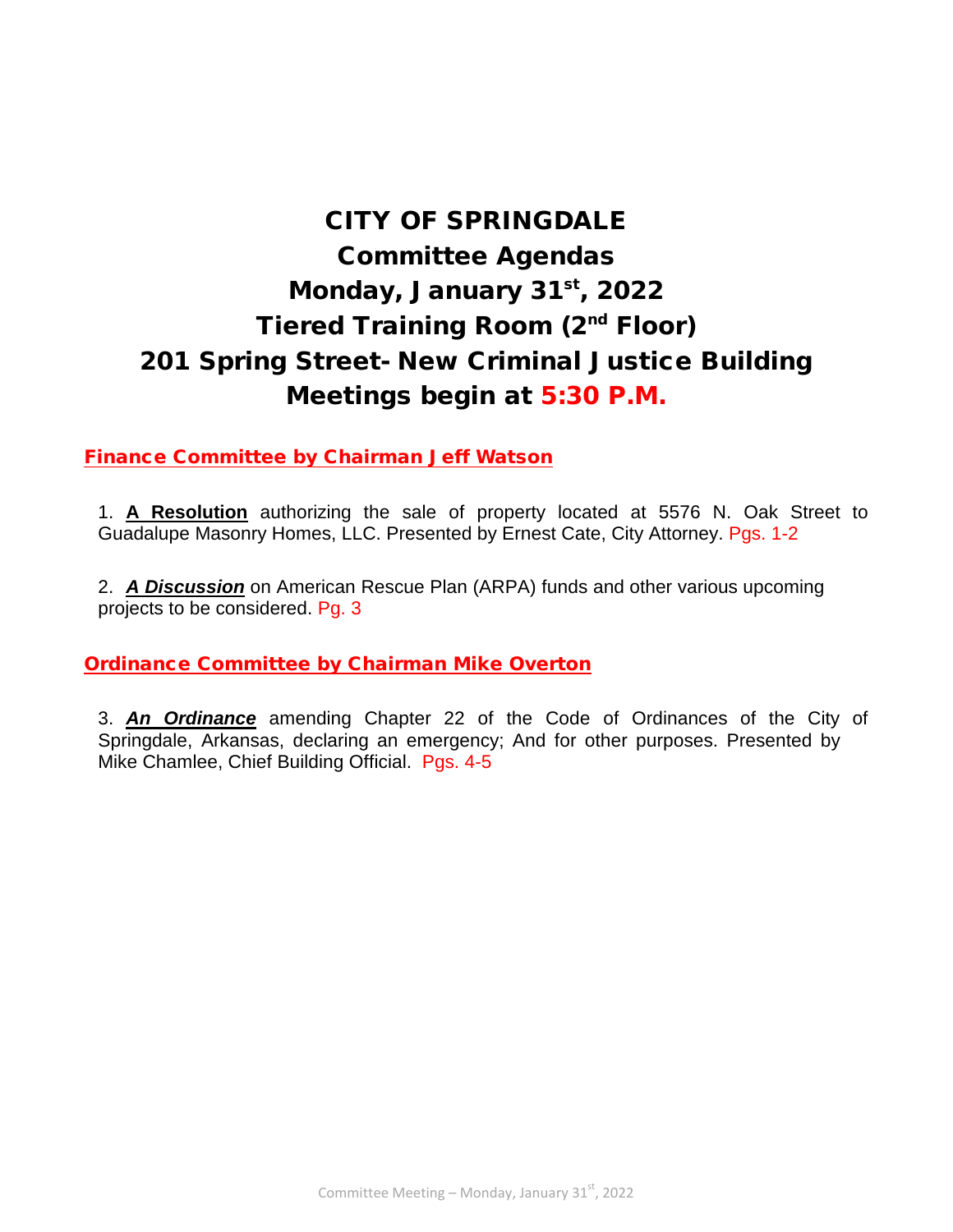#### **RESOLUTION NO. \_\_\_\_\_\_\_\_**

## **A RESOLUTION AUTHORIZING THE SALE OF PROPERTY LOCATED AT 5576 N. OAK STREET TO GUADALUPE MASONRY HOMES, LLC.**

**WHEREAS,** the City of Springdale owns the following real property located in the City of Springdale, Arkansas, said land being more particularly described as follows ("the Property"):

Part of the SW1/4 of the NE1/4 of Section 13, Township 18 North, Range 30 West, Benton County, Arkansas, being more particularly described as follows, towit: Commencing at the NE corner of said SW1/4 of the NE1/4, thence  $S2^{\circ}34'40''$  W 233.50 feet to the Point of Beginning, thence  $S2^{\circ}34'40''$  W 342.76 feet, thence N85°38'02" W 416.00 feet, thence  $S2^{\circ}34'40''$  W208.00 feet, thence N85°46'37" W 849.74 feet, thence along the East right-of-way of the Arkansas and Missouri Railroad N2°00'21" E 553.50 feet, thence S85°36'53" E 1271.34 feet to the Point of Beginning, containing 14.07 acres, as shown on a Plat of Survey by G.E. Buescher, Registered Professional Land Surveyor, State of Arkansas No. 1181, dated May 01, 2017. Subject to the right-of-way of North Oak Street along the East side of the property and subject to any other easements of record.

Benton County Tax Parcel No. Parcel No. 21-00103-077

**WHEREAS,** Ark. Code Ann. §14-54-302 empowers and authorizes municipalities to sell real property it owns, subject to approval by the City Council;

**WHEREAS,** Guadalupe Masonry Homes, LLC, has made an offer to purchase the Property from the City for the sum of \$480,000.00;

**WHEREAS,** the amount offered by Guadalupe Masonry Homes, LLC, for the Property is reasonable;

**NOW THEREFORE, BE IT RESOLVED BY THE CITY COUNCIL FOR THE CITY OF SPRINGDALE, ARKANSAS,** that the Mayor and City Clerk of the City of Springdale, Arkansas, are hereby authorized to execute all documents necessary to effect the sale of the Property to Guadalupe Masonry Homes, LLC, for the total sum of \$480,000.00.

**PASSED AND APPROVED** this \_\_\_\_\_\_ day of \_\_\_\_\_\_\_\_\_\_\_\_\_\_\_\_\_\_\_\_\_\_\_, 2022.

ATTEST:

Doug Sprouse, Mayor

\_\_\_\_\_\_\_\_\_\_\_\_\_\_\_\_\_\_\_\_\_\_\_\_\_\_\_\_\_\_\_\_\_\_\_\_\_\_\_\_\_\_

Denise Pearce, City Clerk

\_\_\_\_\_\_\_\_\_\_\_\_\_\_\_\_\_\_\_\_\_\_\_\_\_\_\_\_\_\_\_\_\_\_\_\_\_\_\_\_\_

\_\_\_\_\_\_\_\_\_\_\_\_\_\_\_\_\_\_\_\_\_\_\_\_\_\_\_\_\_\_\_\_\_\_\_\_\_\_\_\_\_

APPROVED:

Ernest B. Cate, City Attorney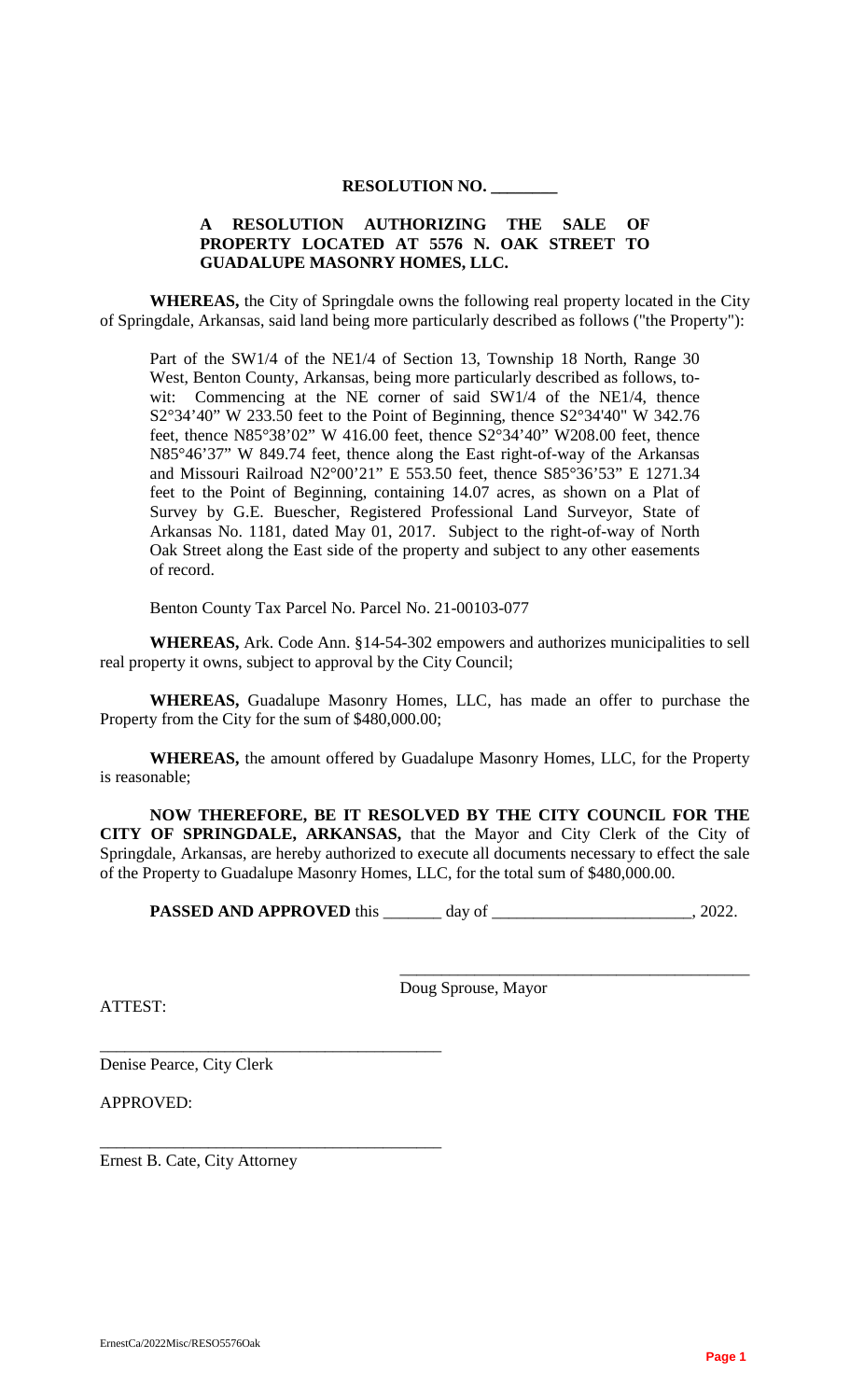## City of Springdale Zoning Map



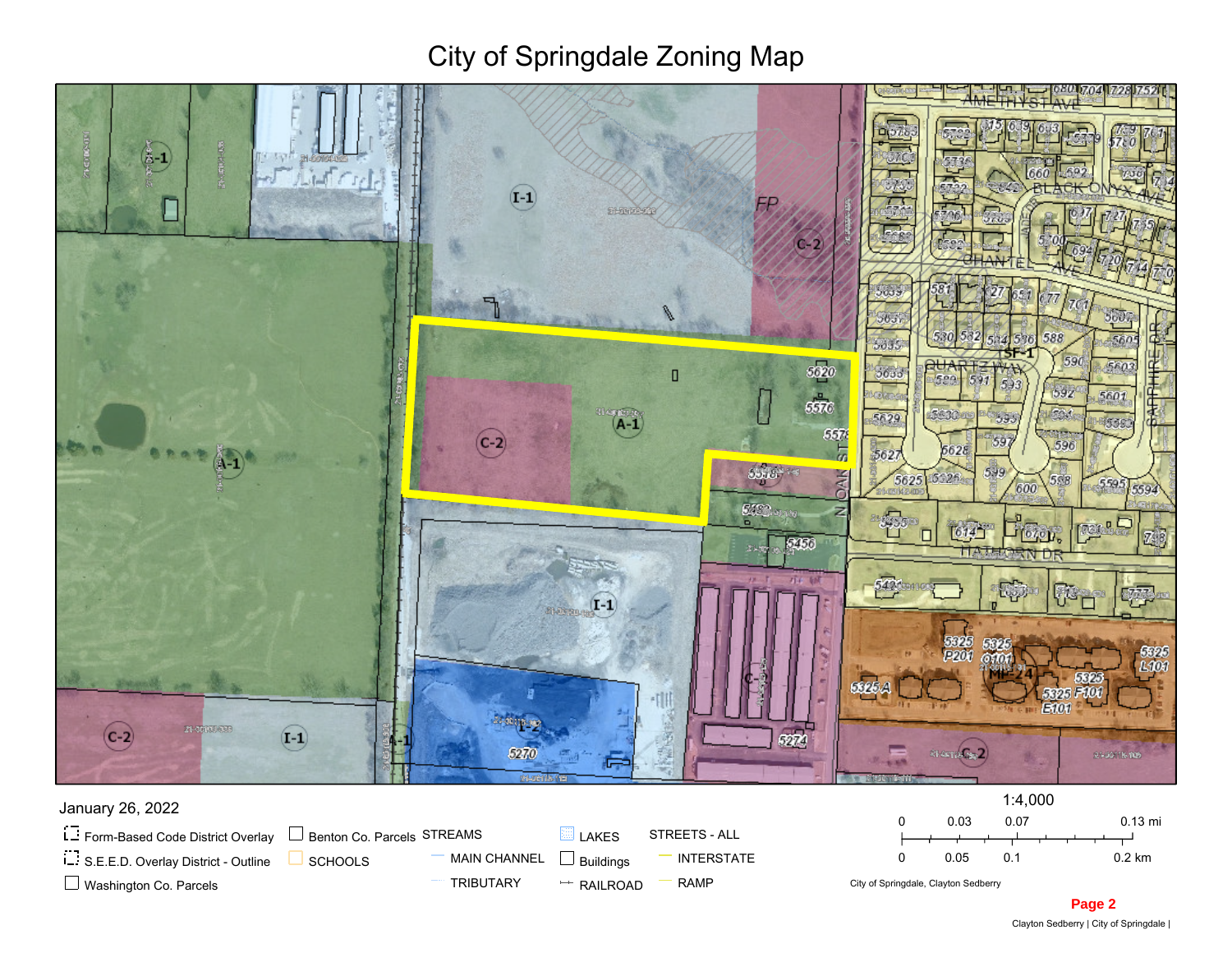# Technology & Cybersecurity Summary

## Virtual Infrastructure

|                                  |                      | Upgrades for improved                        |                          |
|----------------------------------|----------------------|----------------------------------------------|--------------------------|
|                                  |                      |                                              | backup and cybersecurity |
|                                  | Servers              | \$                                           | 142,000.00               |
|                                  | Storage - Enterprise | \$                                           | 185,000.00               |
|                                  | Storage - Backup     | \$                                           | 75,000.00                |
| <b>Networking &amp; Security</b> |                      |                                              |                          |
|                                  |                      |                                              |                          |
|                                  |                      |                                              | Upgrades for increased   |
|                                  |                      | bandwidth, connectivity<br>and cybersecurity |                          |
|                                  |                      |                                              |                          |
|                                  | Local Area Network   | \$                                           | 133,525.00               |
|                                  | <b>Firewalls</b>     |                                              | 35,000.00                |
|                                  | Wireless             | \$<br>\$                                     | 30,000.00                |
| Software & Updates               |                      |                                              |                          |
|                                  |                      |                                              |                          |
|                                  |                      | Updates for productivity,                    |                          |
|                                  |                      | remote work and                              |                          |
|                                  |                      | cybersecurity                                |                          |
|                                  | Backup / Security    | \$                                           | 51,000.00                |
|                                  | Productivity         | \$                                           | 135,000.00               |
|                                  | Connectivity         | \$                                           | 13,500.00                |
| Client                           |                      |                                              |                          |
|                                  |                      |                                              |                          |
|                                  | Workstations         | \$                                           | 200,000.00               |
|                                  |                      |                                              |                          |
|                                  | Total                | \$                                           | 1,000,025.00             |
|                                  |                      |                                              |                          |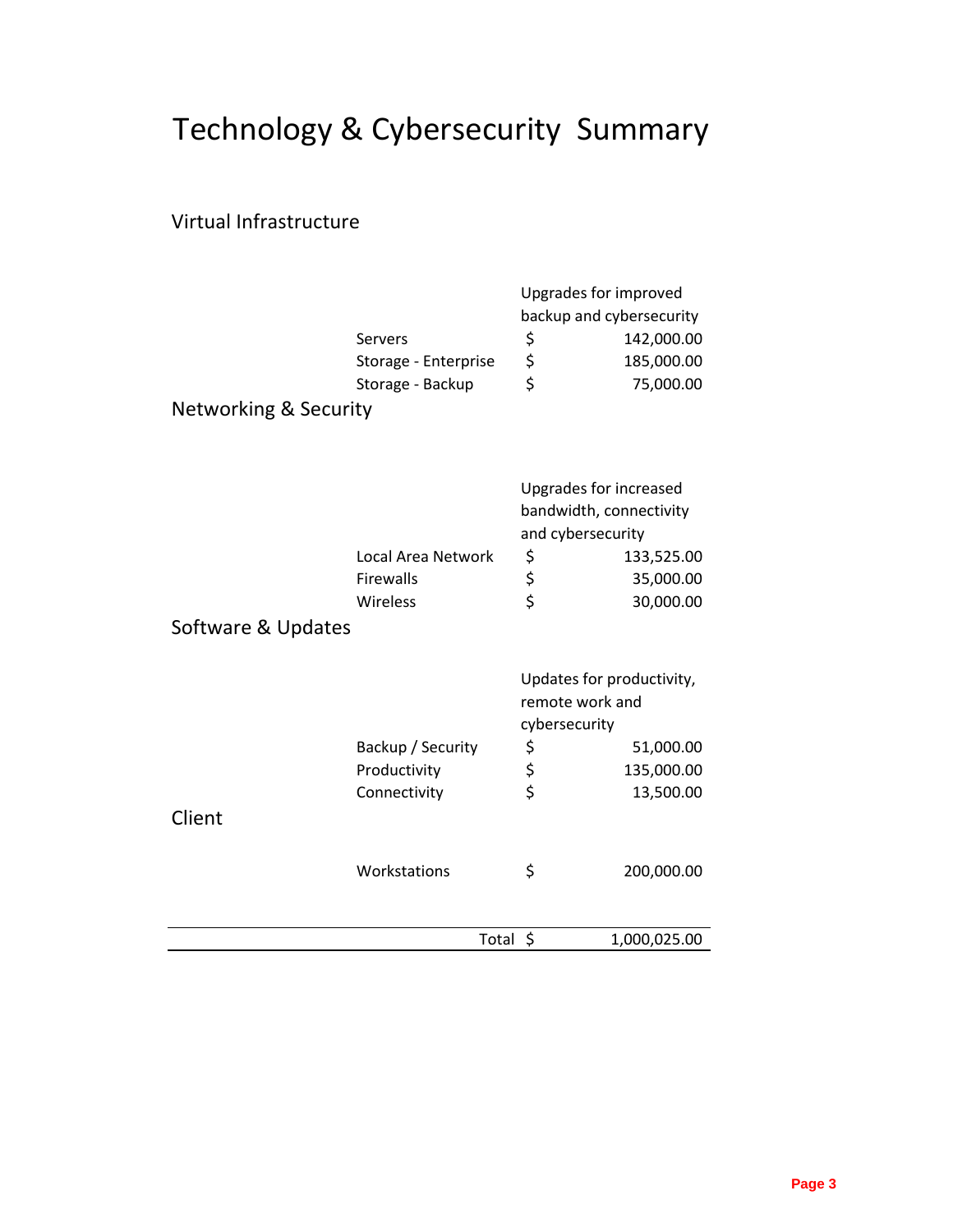That which is underlined is added and that which is stricken through is deleted.

## **ORDINANCE NO. \_\_\_\_\_\_\_\_**

## **AN ORDINANCE AMENDING CHAPTER 22 OF THE CODE OF ORDINANCES OF THE CITY OF SPRINGDALE, ARKANSAS, DECLARING AN EMERGENCY; AND FOR OTHER PURPOSES.**

**WHEREAS**, Section 22-181, *et seq.,* of the Code of Ordinances of the City of Springdale, Arkansas, contains the Plumbing Code and the Fuel Gas Code for the City of Springdale, Arkansas;

**WHEREAS**, the City of Springdale, Arkansas, has previously adopted the 2006 Arkansas Plumbing Code and the 2006 Arkansas Fuel Gas Code; and

**WHEREAS,** it is in the best interest of the City of Springdale, Arkansas, for the City Council of the City of Springdale, Arkansas, to adopt the 2018 Arkansas Plumbing Code and the 2018 Arkansas Fuel Gas Code;

## **NOW, THEREFORE, BE IT ORDAINED BY THE CITY COUNCIL FOR THE CITY OF SPRINGDALE, ARKANSAS:**

Section 1: Section 22-181 of the Code of Ordinances of the City of Springdale, Arkansas, is hereby amended to read as follows:

## **Sec. 22-181. Adoption; enforcement responsibility.**

- (a) The city hereby adopts the 2006 2018 Arkansas Plumbing Code by reference, as though set out herein word for word.
- (b) The city hereby adopts the 2006 2018 Arkansas Fuel Gas Code by reference, as though set out herein word for word.
- (c) The Springdale Building Inspector or his designee shall be responsible for enforcing this code.

**Section 2:** A certain document, three (3) copies of which are on file in the office of the City Clerk and building official of the City of Springdale, being marked and designated as the "2018 Arkansas Plumbing Code" and the "2018 Arkansas Fuel Gas Code", be and are hereby adopted by the City of Springdale, Arkansas, and each and all of the regulations, provisions, penalties, conditions and terms of said Codes are hereby referred to, adopted, and made a part hereof, as if fully set out in this ordinance.

**Section 3:** All other portions of Chapter 22 of the Code of Ordinances of the City of Springdale, Arkansas, not specifically amended by this Ordinance shall remain in full force and effect.

**Section 4: Emergency Clause:** It is hereby declared that an emergency exists and that this ordinance being necessary for the preservation of the health, safety and welfare of the citizens of Springdale, Arkansas, become effective immediately upon its passage and approval**.**